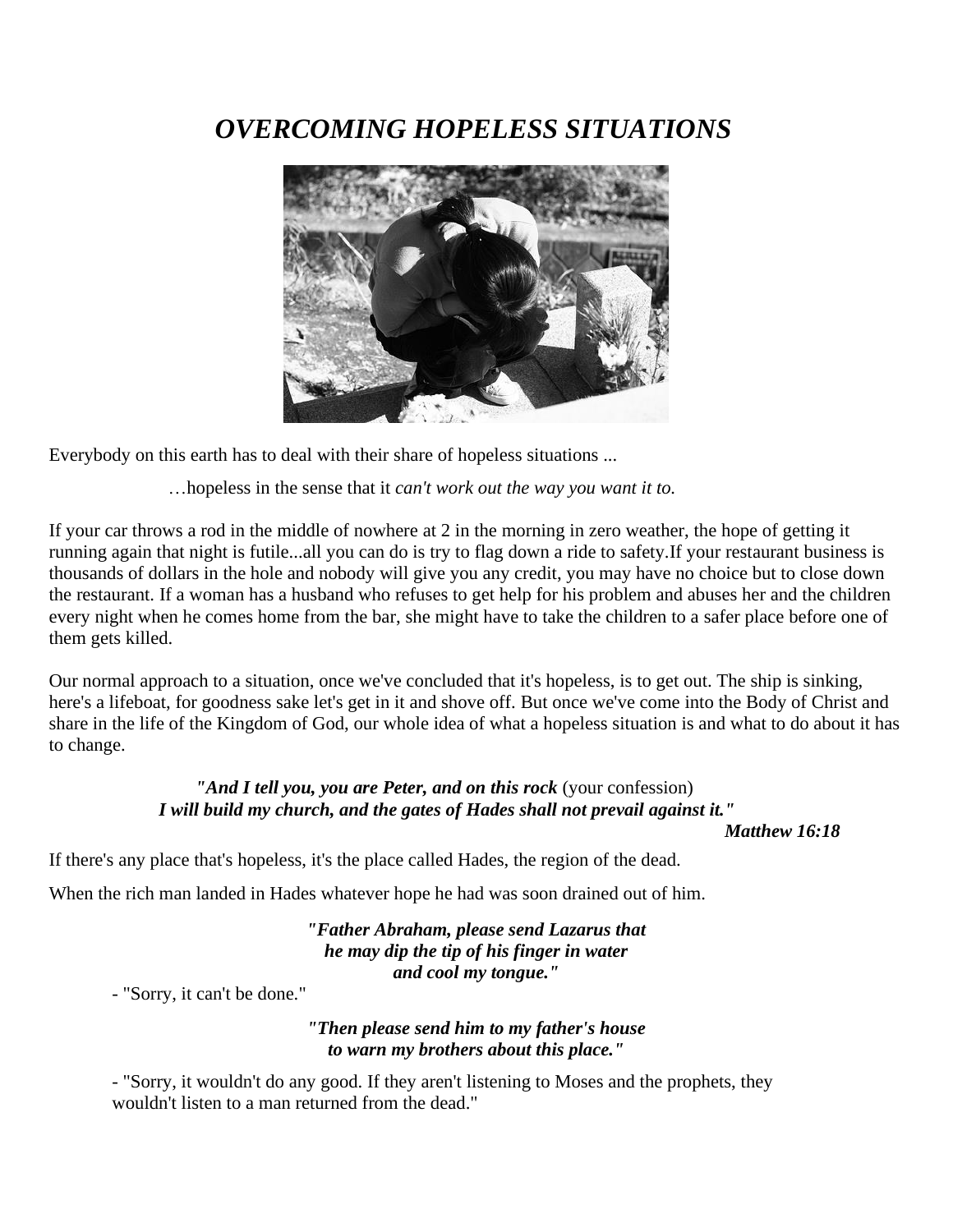## *I will build my church and the gates of Hades shall not prevail against it.*



My church will crash those gates ...

My church will conquer the kingdom of hopelessness. It will specialize in overcoming hopeless situations."

The wedding feast at Cana was a hopeless situation. They'd run out of wine....so Jesus turns the water into wine.

The night of fishing when Peter caught nothing was a hopeless situation. So Jesus says, *"Launch out into the deep and let down your nets for a catch,"* ...he's never seen so many fish.

The widow whose only son was being buried was in a hopeless situation. He was her only means of support. There was no Social Security. So Jesus says, *"Young man, I say to you arise."* And the dead man sat up and began to speak; and he delivered him to his mother.

On Good Friday the disciples of Jesus were in a hopeless situation. They had hoped that he was the one to redeem Israel.... Now he's dead.

> *On the third day Jesus came and stood in their midst alive from the dead and said, "Peace be with you." ...."On this rock I will build my church and the gates of death will not prevail against it."*

When the Body of Christ is about the business it was called to... it's always down in the valley of the shadow, ramming it's way through the gates of death, overcoming one hopeless situation after another.

This was the thing which baffled the Pharisees … and still baffles them.

## *"Why does your teacher eat with tax collectors and sinners?"*

Why does Jesus forever hang around with… the hopeless people of Hopeless Alley?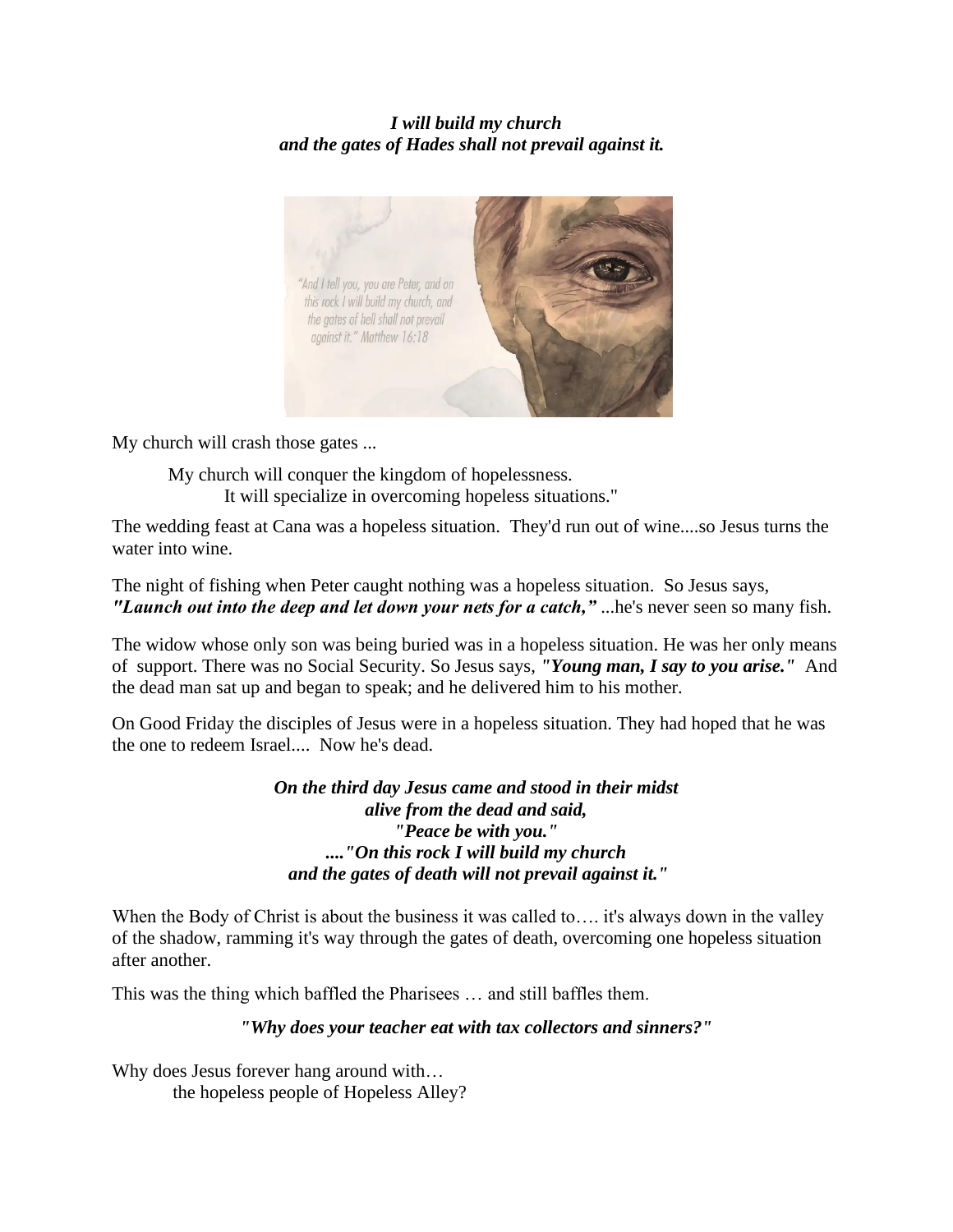Because that's what he came to do! He came to overcome

- the hopeless situation of sin,
- the hopeless bondage of death,
- the hopeless tyranny of Satan, the accuser.

The problem with us is that we still haven't caught on to the fact that the hopeless situation is to be our normal environment ... not so that we can walk around and moan, but so that we can conquer it and move on to another one.

Instead, we still tend to react as sons and daughters of Adam.

- When the situation looks hopeless we either try to run away or we throw up our hands in despair and sink.

If we're in a hopeless situation and we're satisfied that it's not because of our own rebelliousness, then we need to see that the Lord himself put us into this situation for one reason:

- to overcome it,
- to conquer it,
- to break those gates of death,
- to throw down those strongholds of Satan.

Jesus stood on the brow of the hill, looked down over Jerusalem and wept. Beneath him was a hopeless city. It had killed the prophets of old, rejected every messenger God had ever sent.

How Jesus had longed to gather its people together as a hen gathers her brood under her wings!

But they refused. So what does Jesus do?

Walk away? No, he goes straight into that city and *offers himself as the atonement for its arrogant sin.*

Jesus entered the temple. It was polluted with the smell of animals being sold, corrupted with the clink of money, hot with the atmosphere of greed ... a hopeless situation ... the House of Prayer degraded into a den of thieves.

Does he walk away?

#### **He goes straight into that situation and conquers it.**

And we are called by Jesus to do the same thing.

To go straight forward into the hopeless situation and overcome it.

#### *"Be not overcome by evil, but overcome evil with good.*

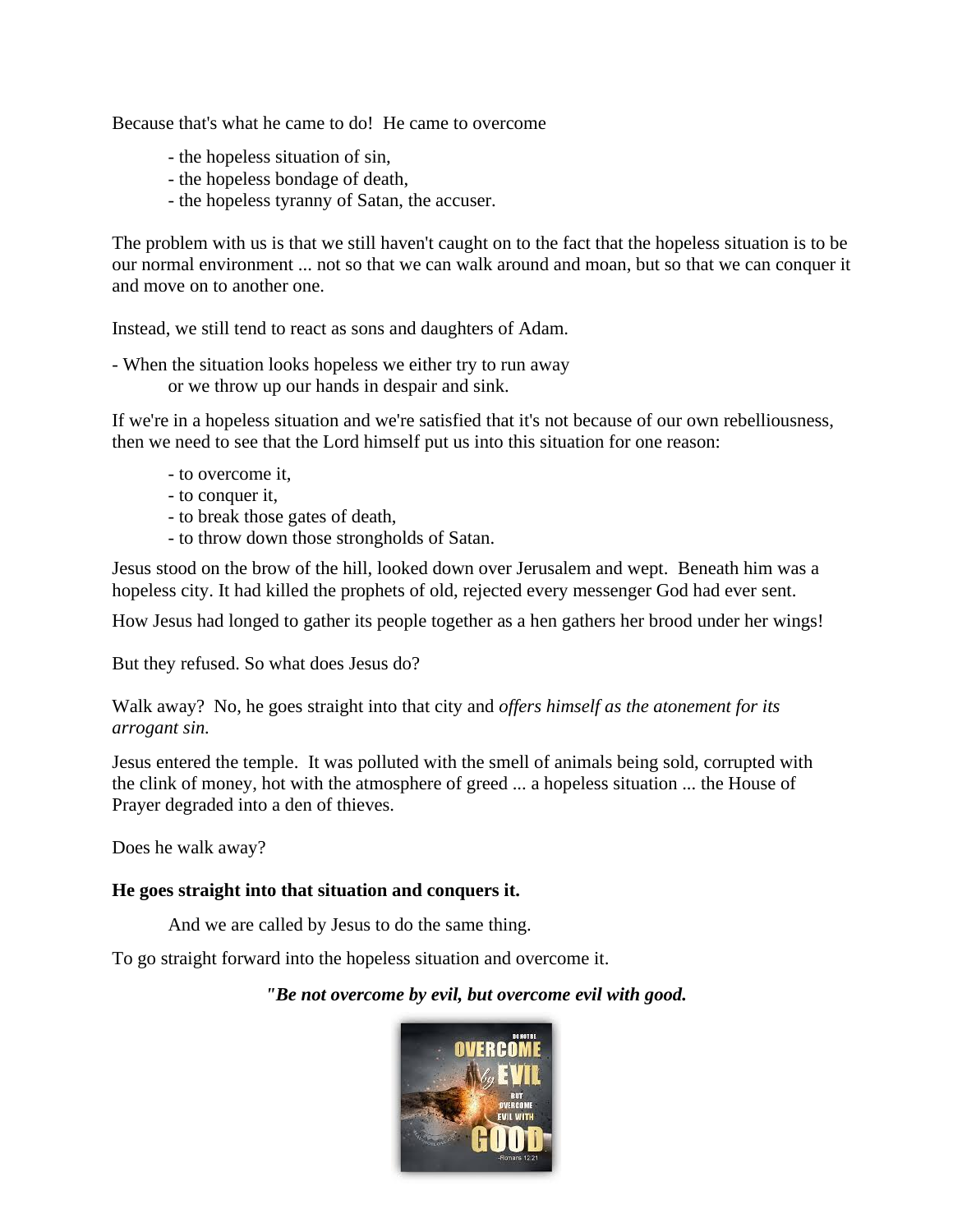Don't let Satan give you a hard time, you give him a hard time!"

*For though we live in the world we are not carrying on a worldly war, for the weapons of our warfare are not worldly but have divine power to destroy strongholds. We destroy arguments and every proud obstacle to the knowledge of God, and take every thought captive to obey Christ....*



*He who has an ear, let him hear what the Spirit says to the churches. To him who conquers I will grant to eat of the tree of life; which is in the paradise of God. Revelation 2:7*

*He who has an ear, let him hear what the Spirit says to the churches. He who conquers shall not be hurt by the second death***.**

*Revelation 2:11*

*He who has an ear, let him hear what the Spirit says to the churches. To him who conquers I will give some of the hidden manna.*

*Revelation 2:17*

*He who conquers and who keeps my works until the end, I will give him power over the nations.*

*Revelation 2:26*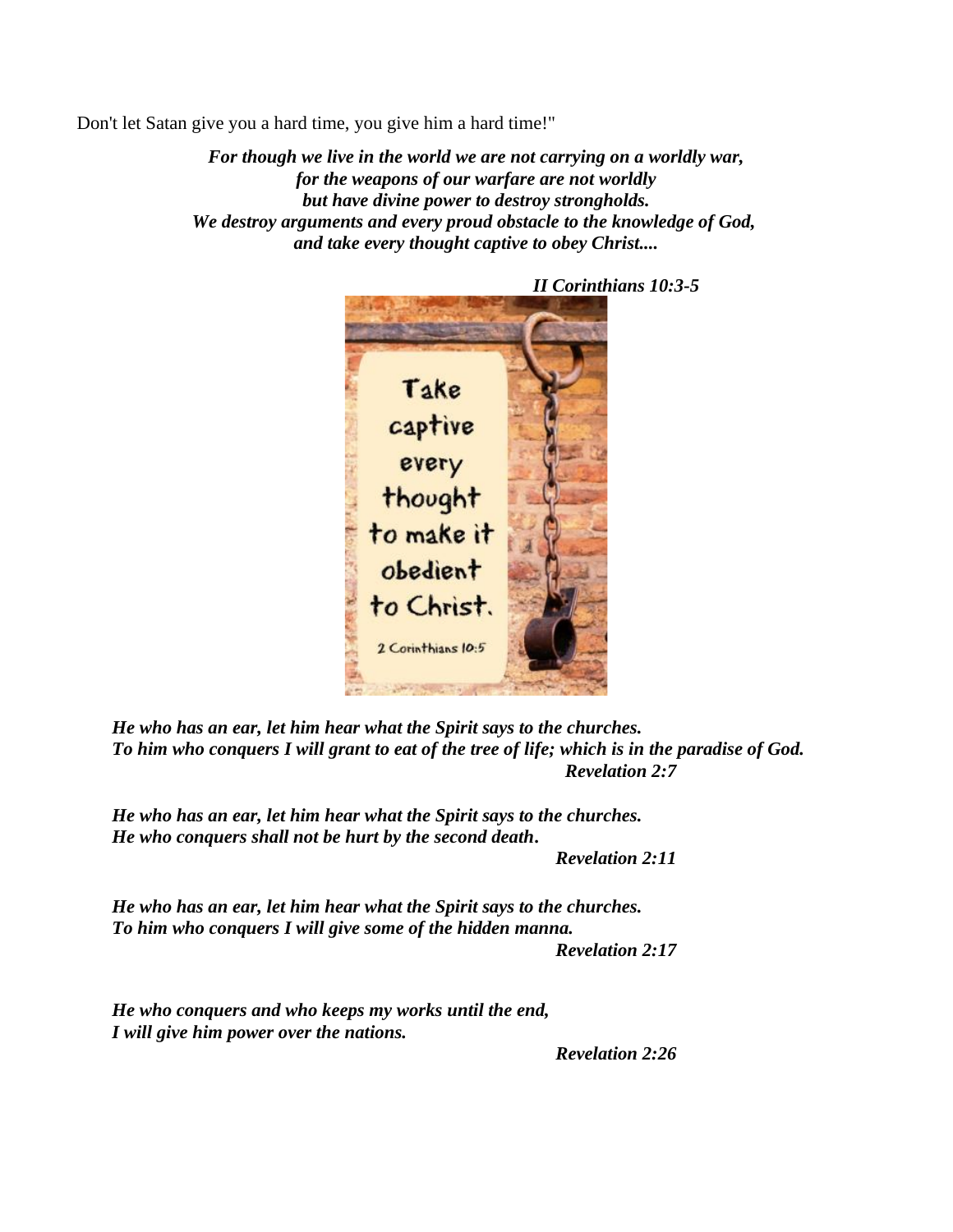## **- Conquers what?**

Conquers the lie of hopelessness ... the lie that to survive in this world we have to compromise with evil.

- To demolish that lie.
- To break through those gates of death.
- To destroy those strongholds of Satan.

So, how do we do it?

**First,** we overcome the hopelessness within us by exercising our faith in Jesus. Notice that before our Lord preached one word or performed one healing, he first dealt with hopelessness at the door of his own heart in a wilderness battle with Satan.

*"Are you sure you're the Son of God? How do you know you're not just another insane man.*

*If you're the Son of God command these stones be made bread ... jump from this pinnacle* **...**

*The devil took him to the peak of a very high mountain and showed him all the kingdoms of the world and their glory. "I will give it all to you," he said, "if you will kneel down and worship me."*

And in each case Jesus confessed faith in his Father and overcame Satan.

In a similar way we're now overcoming Satan in the wilderness of our hearts by confessing and living faith in Jesus.

> *For whatever is born of God overcomes the world; and this is the victory that overcomes the world, our faith. Who is it that overcomes the world but he who believes that Jesus is the Son of God?*

## *I John 5:4-5*



- The victory that overcomes the spirit of hopelessness,which is this world, is our faith in Jesus.

So you wake up in the morning feeling hopeless…already it looks like another dead-end day.

You overcome this hopelessness by turning the heart away from the darkness and toward the light.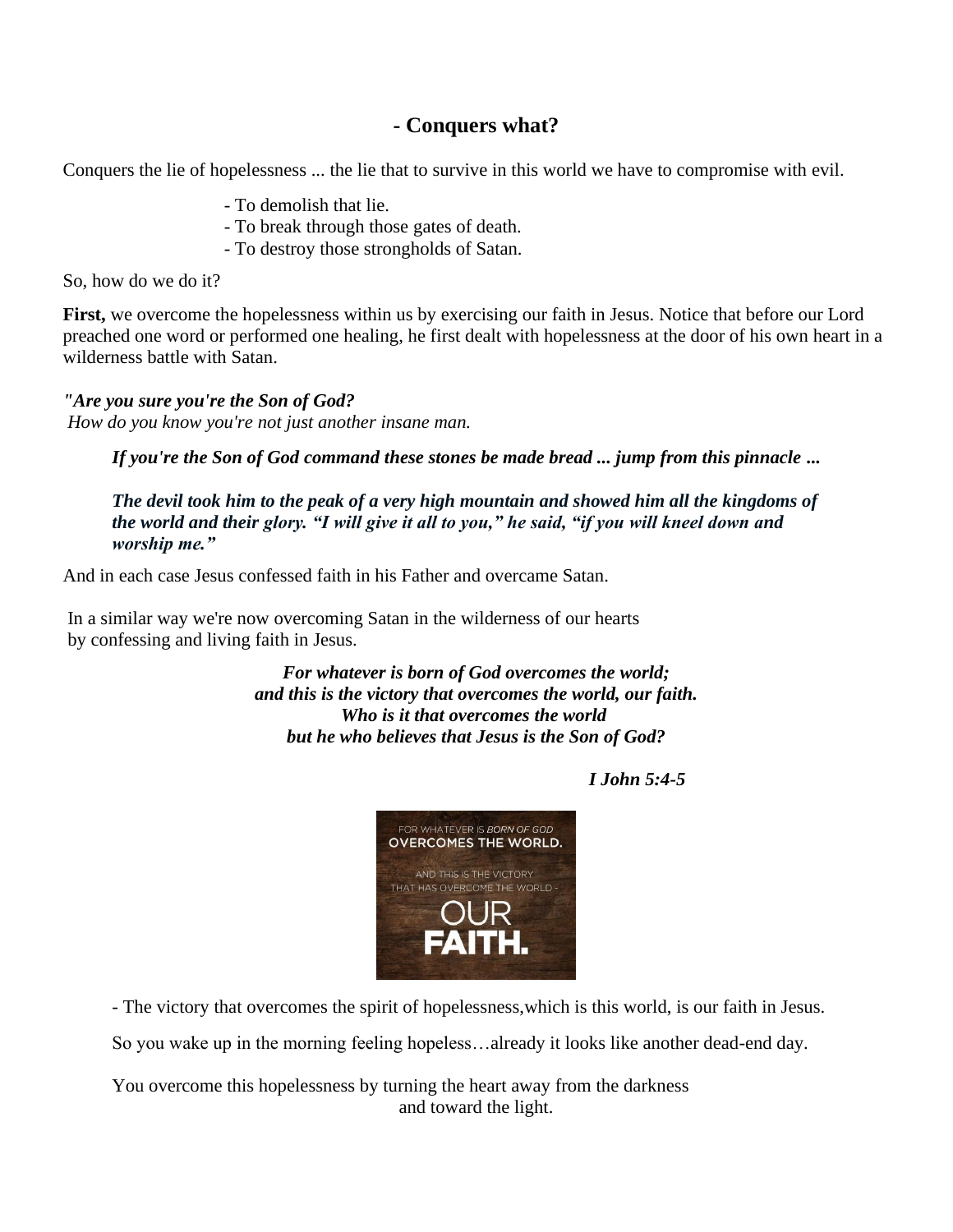*"Jesus, you are the light of the world. You are the light of my life. You are my hope. I do not step into this day alone, I step into this day with you. And in your name, I take charge of my own heart and refuse to let it be troubled or afraid."*

We overcome the hopelessness within us by faith in Jesus.

**Second,** we overcome the hopelessness around us by the blood of the Lamb and by the word of our testimony, even if we lose our lives in the process.

> *And I heard a loud voice in heaven, saying, "Now the salvation and the power and the kingdom of our God and the authority of his Christ have come, for the accuser of our brethren has been thrown down, who accuses them day and night before our God. And they have conquered him by the blood of the Lamb and by the word of their testimony, for they loved not their lives even unto death." Revelation 12:10-11*

We conquer the hopeless situations around us

**REVELATION 12:11** 

The thing that makes these situations hopeless is the presence of Satan in them.

Where Satan is present….

death is present, sin is present, lies abound, fear rules the atmosphere.

Drive Satan out of that mess and immediately hope returns.

And there are two things that will drive Satan out of any situation;

## **1. The blood of the Lamb.**

**2. The confession that Jesus is Lord.**

by the blood of the Lamb and by the word of our testimony.